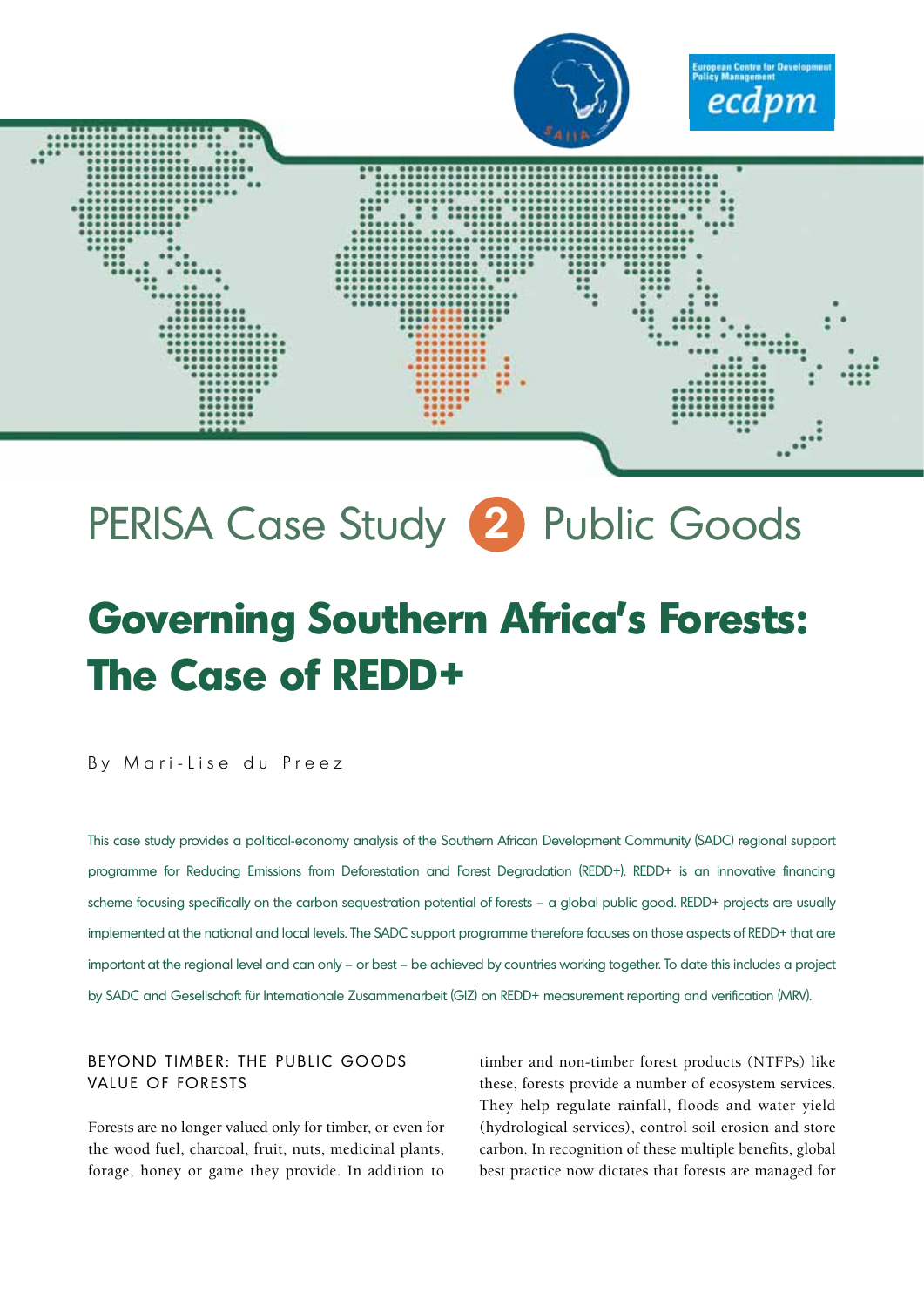|                   | <b>Goods and services</b>                                                                   | <b>Local</b>       | <b>Regional</b> | <b>Global</b>        |
|-------------------|---------------------------------------------------------------------------------------------|--------------------|-----------------|----------------------|
| <b>Direct use</b> | Forest products<br>• timber<br>• fuelwood/charcoal<br>• non-timber forest products          | X<br>X<br>X        | X               | X                    |
|                   | Genetic information<br>• traditional medicine<br>pharmaceuticals<br>$\bullet$<br>• research | X<br>X<br>$\times$ | X<br>X          | $\times$<br>$\times$ |
|                   | Recreation and tourism                                                                      | X                  | X               | X                    |
| Indirect use      | Regulation of regional rainfall                                                             |                    | X               |                      |
|                   | Flood and water yield regulation                                                            | $\mathsf{X}$       | X               |                      |
|                   | Control of soil erosion                                                                     | $\times$           | X               |                      |
|                   | Carbon storage and sequestration                                                            |                    |                 | X                    |
|                   | Health                                                                                      | $\times$           |                 |                      |

#### **Table 1: Overview of forest goods and services**

Source: Newcome J *et al*., *The Economic, Social and Ecological Value of Ecosystem Services: A Literature Review*. eftec: London, 2005, p. 16.

multiple goods and services.

The benefits of forests are realised at different levels. For instance, whereas traditional use of medicinal plants provides a local benefit, this can be upscaled to the regional and international levels through pharmaceutical research and development. Interests between the different actors and levels differ and often come into conflict. A report by environmental economics consultancy, eftec, provides the following summary of forest goods and services, and the levels at which they are realised (see Table 1).

The carbon benefit of forests derives from the ability of intact forests to store carbon, which is released back into the atmosphere when trees are cut down or die. The fact that forests have the potential to diminish CO2 in the atmosphere makes them a global public good. In the same way, forests' regional and local public-goods value are linked to such things as their hydrological services or health benefits they provide.

#### INTRODUCING REDD+

The carbon benefit of forests forms the basis of REDD+. REDD+ emerged as a high priority tool for climate change mitigation in the mid-2000s. The initiative

picked up momentum following calculations indicating that deforestation contributes more greenhouse gas (GHG) emissions than the global transport sector.<sup>1</sup> The innovation of REDD+ lies in it being a partnership between the developed and developing world that aims to 'create an incentive structure that turns around the economic and political logic that currently hinders sustainable development'.<sup>2</sup> Basically, REDD+ pays developing countries to look after their forests. Beyond the basics, it gets more complicated. Financing has been one of the major sticking points slowing REDD+ progress. Currently REDD+ is not linked to a specific financing mechanism. Whereas some countries – Australia, for instance – argue for a market-based approach for REDD+, others favour public

<sup>1</sup> Stern N, *The Economics of Climate Change: The Stern Review*. Cambridge: Cambridge University Press, 2006. The specific figures have since been challenged by other methodologies, though the significant contribution of deforestation and forest degradation to GHG emissions remains unchallenged.

<sup>2</sup> IWG-IFR, 'Report of the International Working Group on Interim Finance for REDD (IWG-IFR)', Discussion Document from the second meeting of the IWG-IFR, hosted by IDDRI, 27 October 2009.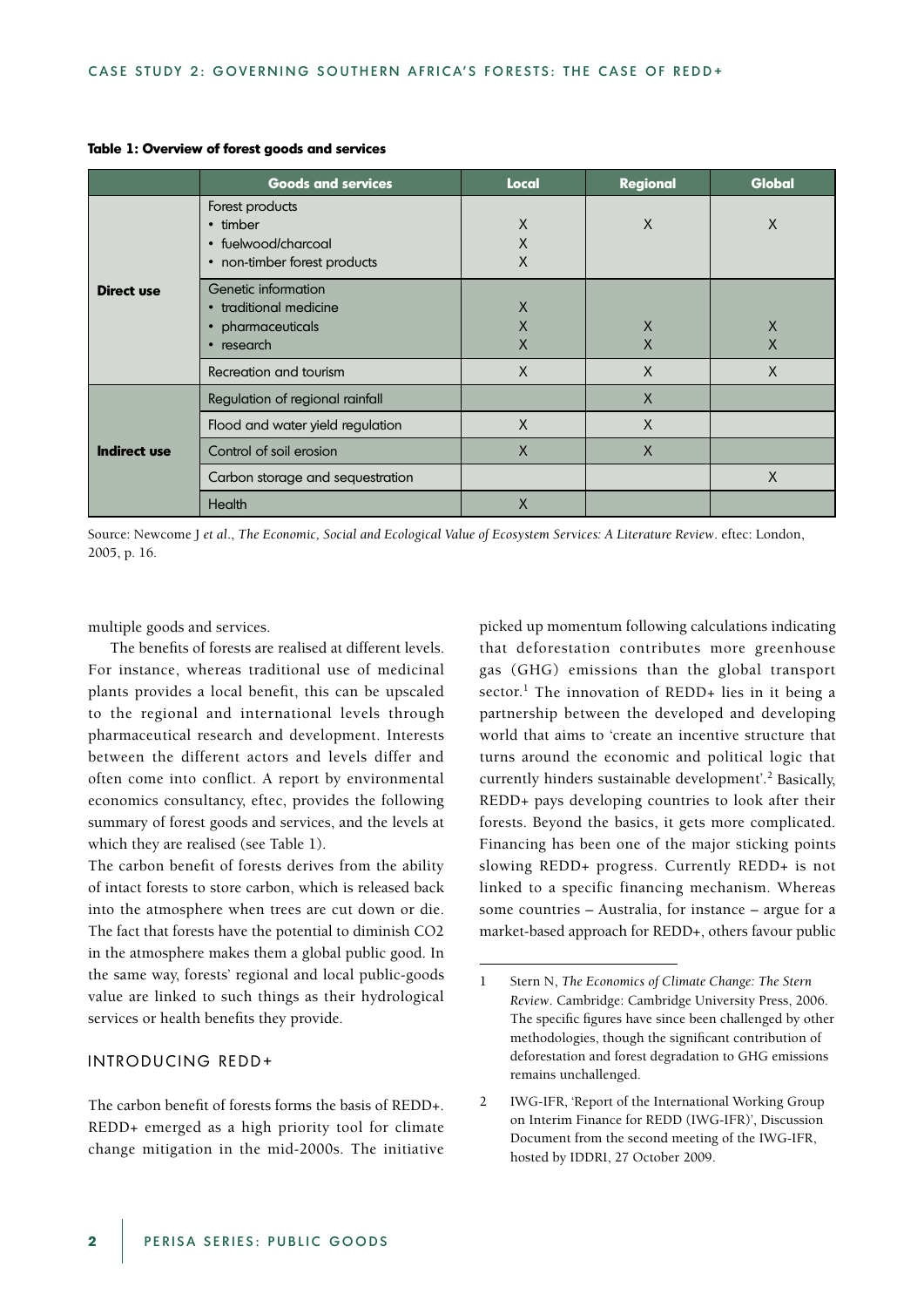finance. Certainly, in the initial or preparation phase, development assistance has proven indispensable. There are also some indications that REDD+ is emerging as an official development assistance mechanism. As it stands, Norway is the largest contributor to REDD+ finance, followed by the UK, Australia and the US. That said, the scheme is far from reaching the scale of finance required. Moreover, only a relatively small proportion of the finance pledged and deposited has been disbursed. Part of the reason for this relates to the fact that financing has increasingly been linked to results. It is in this context that MRV becomes crucial.

Whereas financing and MRV top the current REDD+ agenda, earlier debates and negotiations focused on REDD+ eligibility. Much of the world's remaining indigenous forests and almost all of the tropical moist rainforests are found in the developing world. They are also the forests most under threat, with the highest rates of deforestation. These tropical dense forests – found between the Tropics of Cancer and Capricorn, in places like Brazil, Indonesia and the Congo Basin – were the initial target of REDD+. Very soon after basic agreement was reached on REDD+, however, negotiations turned to expanding eligibility. A country like the Democratic Republic of Congo (DRC) argued, for instance, that countries with current low rates of deforestation should not be penalised by the initiative. Some of these negotiations led to the addition of the 'plus' to REDD, which refers to the conservation of forest carbon stocks, sustainable forest management and the enhancement of carbon stocks. The broadened remit of REDD+ also opened the door for the rest of Southern Africa, beyond tropical rainforest countries like the DRC and Angola.

### SOUTHERN AFRICA'S<sup>3</sup> FORESTS

Forests cover up to 40% of SADC's land area,<sup>4</sup> with

stark differences in forest profiles among SADC member states. The region's forest types range from montane and tropical moist forests to mopane, acacia and miombo woodlands, Zambezi teak forests and mangrove forests.<sup>5</sup> In addition, the region hosts plantation forests, the bulk of which are located in South Africa. Apart from the DRC, which contains around 60% of the Congo Basin tropical forests, much of Southern Africa's forests can be classified as dryland forests (see Figure 1). The region is home to a substantial part of Africa's Miombo woodlands, which besides being the most extensive dryland forest formation on the continent, also counts among the top-five ecozones considered fundamental for biodiversity conservation.<sup>6</sup>

Although dryland landscapes store less carbon per hectare than tropical forests, the extensive nature of these landscapes nevertheless translates into significant carbon storage potential<sup>7</sup> (see Figure 2). Associated environmental benefits of afforestation and reforestation in these areas include the restoration of degraded land, reduction of run-off, erosion and soil compaction.<sup>8</sup> These benefits translate into regional and local public goods, including but not limited to avoidance of desertification. In addition to these services, the people who live in dryland forests and landscapes also benefit from forest goods, including timber and NTFPs. Woodland products – and the income derived from them – typically account for an estimated 10–50% of everything a rural household uses.<sup>9</sup> In REDD+ parlance, the non-carbon benefits of forests are known as 'co-benefits'.

However, Southern Africa's forests – and the benefits they offer – are under severe threat. The region has the highest rate of deforestation in Africa,<sup>10</sup> with countries

<sup>3</sup> The Southern African region can be defined variably either by geography or geopolitics. For purposes of this case study, and because of its focus on SADC, the geopolitical definition will be used, with Southern Africa defined as the countries comprising SADC.

<sup>4</sup> Wertz-Kanounnikoff S & S Wallenöffer, 'A regional approach to REDD+: Exploring issues and options for Southern Africa', Paper commissioned by the SADC FANR Directorate, November 2011. Gaborone: GIZ & CIFOR (Center for International Forestry Research), p. 42.

<sup>5</sup> SADC FANR Directorate, 'Forest management', http://www.sadc.int/fanr/naturalresources/forestry/ management.php.

<sup>6</sup> Wertz-Kanounnikoff S & S Wallenöffer, *op. cit*., p. 5.

<sup>7</sup> Grünzweig JM *et al*., 'Carbon sequestration in arid-land forest', *Global Change Biology*, 9, 5, 2003, pp. 791–99.

<sup>8</sup> *Ibid*.

<sup>9</sup> Steer A, 'World Bank Special Envoy on climate change', Presentation at COP17 Forest Day 5 in Durban, South Africa, December 2011.

<sup>10</sup> Wertz-Kanounnikoff S & S Wallenöffer, *op. cit*., p. 4.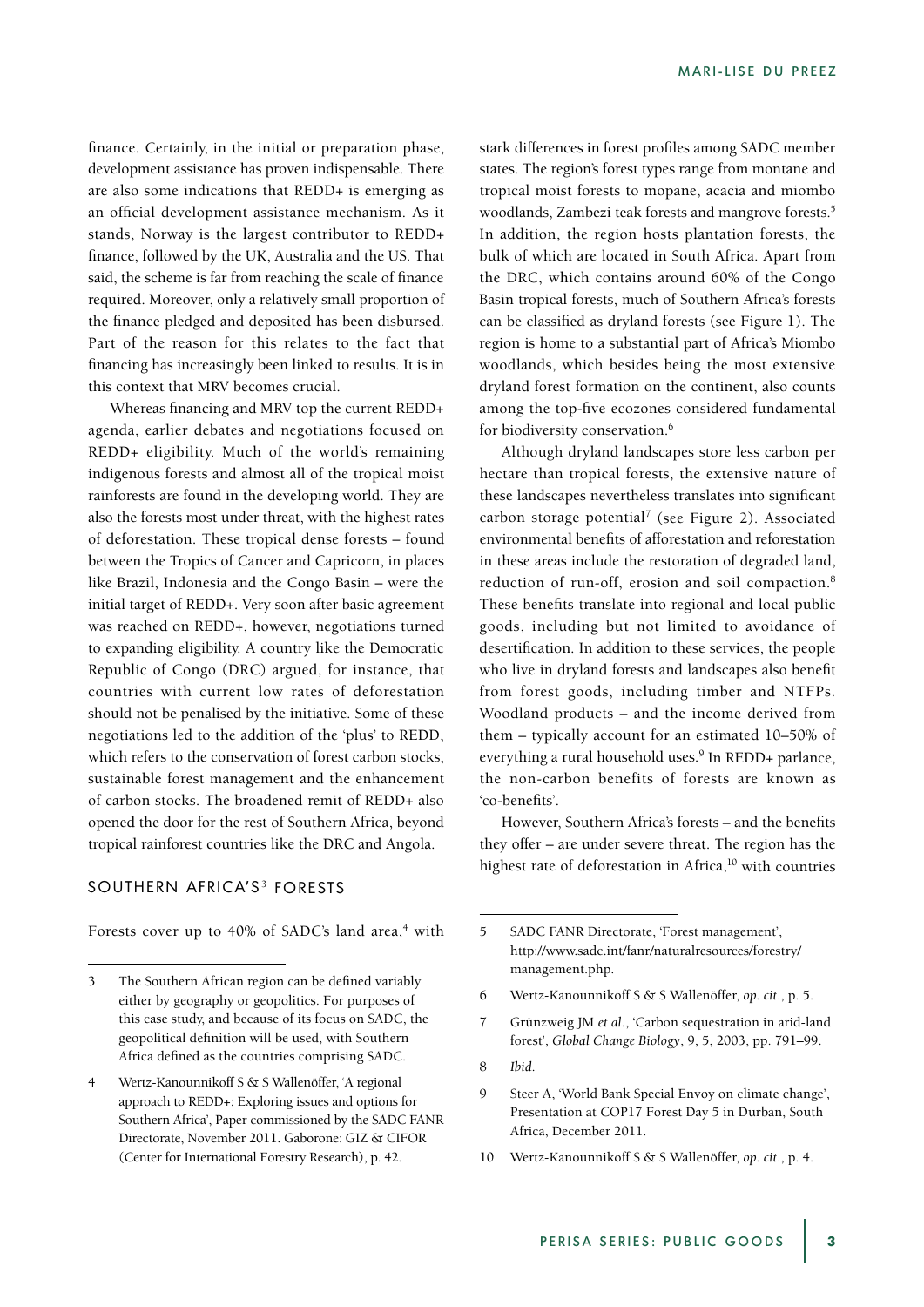

#### **Figure 1: The world's dryland systems**

Source: Millennium Ecosystem Assessment, Appendix A, 2005, http://oceanworld.tamu.edu/resources/environment-book/ Images/drylandmap.jpg.



**Figure 2: Global above- and below-ground living biomass carbon density**

Source: Ruesch A & HK Gibbs, *New IPCC Tier-1 Global Biomass Carbon Map For the Year 2000*, available online from the Carbon Dioxide Information Analysis Center, http://cdiac.ornl.gov/epubs/ndp/global\_carbon/FINAL\_DATASETS.jpg, Oak Ridge National Laboratory, Oak Ridge, Tennessee, 2008.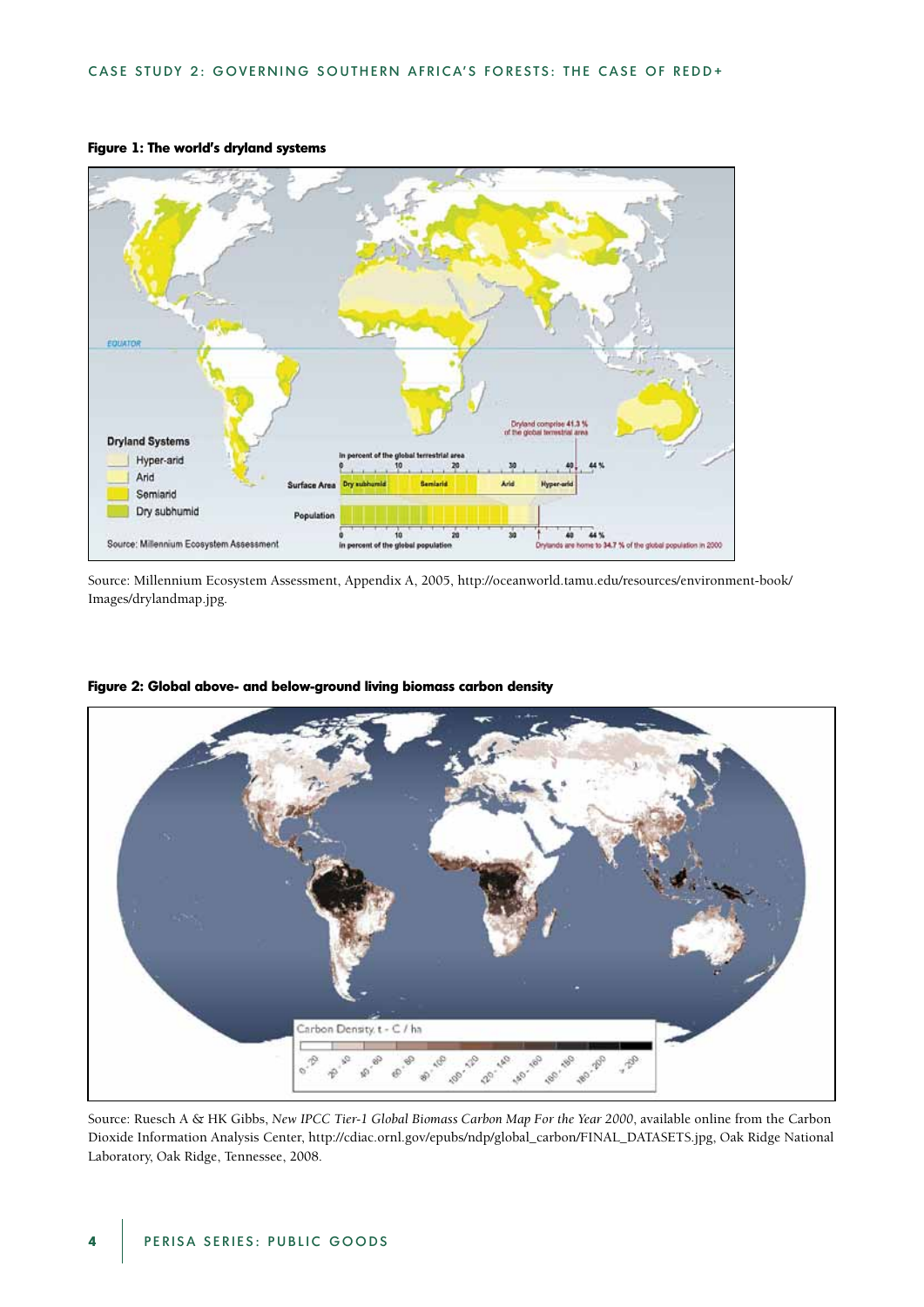

**Figure 3: Anthropogenic carbon emissions in Africa 1990–2005**

Note: Annual emissions of carbon (Tg C  $y^{-1}$ ) from the combustion of fossil fuels and land use change and forestry (LUC&F).

Source: Wertz-Kanounnikoff S & S Wallenöffer, 'A regional approach to REDD+: Exploring issues and options for Southern Africa', Paper commissioned by the SADC FANR Directorate, November 2011. Gaborone: GIZ & CIFOR, p. 42.

like Zimbabwe and Zambia's deforestation rates among the highest in the world. Though the DRC's rate of forest loss is relatively low, the sheer size of its forests places it among the top-10 countries worldwide in terms of forest cover loss. Direct causes of forest loss in SADC include agricultural expansion and extraction (including timber, fuelwood and charcoal), often with links between the two. In most of the region GHG emissions from land-use change and forestry exceed that from fossil fuels (see Figure 3). South Africa and Angola provide noteworthy exceptions. The challenges facing Southern Africa's forests are compounded by rapid rates

of population growth and urbanisation, which lead to increased demand for food and energy.

In addition, root causes of deforestation and forest degradation include governance-related challenges. One such challenge relates to the marginalisation of the sector. This is evident, for instance, in the small budgetary allocations to the forestry sector. As a result, forest governance institutions face serious capacity constraints. Another manifestation of the low priority accorded to the sector relates to competing land uses. Decision-makers rarely consider the full implications of converting forest land to alternative uses, whether mining, agriculture or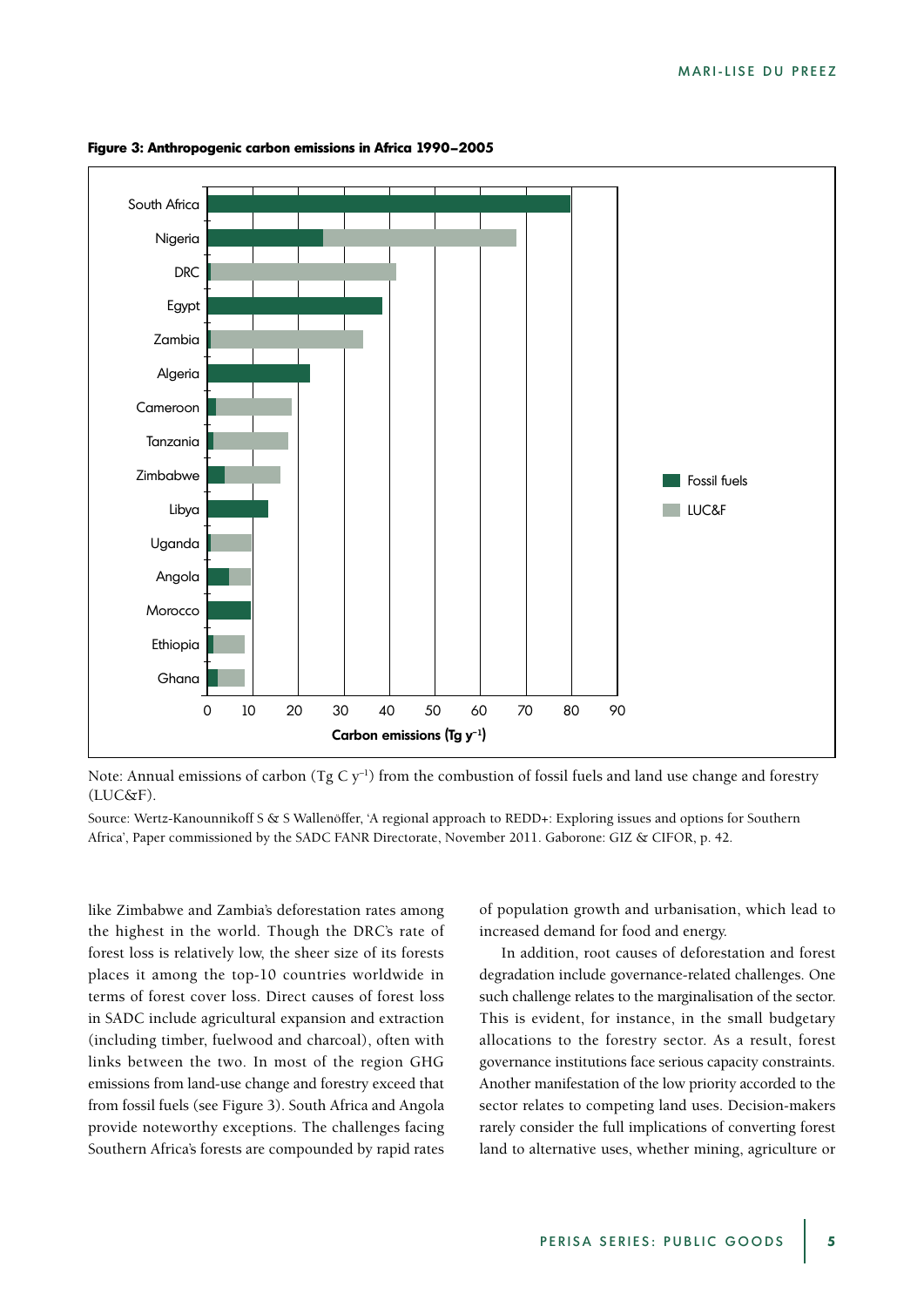industrial expansion. The need for integrated planning is one of the motivations behind the growing global trend to integrate the agriculture and forestry sectors.

In short, the forestry sector is not valued properly. In most SADC member states, the sector's formal economic contribution (percentage of gross domestic product) is small or even negligible. However, as stated, the true value of forests stretches beyond products to the ecosystem services. In this context, REDD+ is proposed as a potential solution. From the perspective of REDD+, high levels of deforestation and forest degradation translate into high potential for improvements through avoided deforestation and degradation, as well as afforestation and reforestation.

### REGIONAL GOVERNANCE OF SADC'S FORESTRY RESOURCES

At the SADC level, forest governance falls under the Food, Agriculture and Natural Resources (FANR) Directorate, a construct of the 2002 restructuring of SADC. Also in 2002 the SADC Protocol on Forestry<sup>11</sup> was signed by SADC heads of state. The protocol serves as the overarching policy framework for forestry collaboration among member states. It was followed by the development of a SADC Forestry Strategy<sup>12</sup> for 2010–20. Strategic programme areas identified in the strategy include climate change mitigation and adaptation; protection of key catchment forests (articles 11, 15 of the protocol); energy supply and poverty reduction (article 5); participatory forest management (articles 5, 12, 13); enhanced intraregional trade in forest products (article 18); and co-operation in transboundary forest and fire management (articles 14, 15). The role of forests in climate change mitigation and adaptation gained prominence on the global stage only after the development of the SADC Protocol, hence no reference to relevant articles for that area. It is interesting to note that mitigation and adaptation are now listed first among the strategic programme areas.

In both the protocol and the strategy, there is a strong focus on the 'value add' of the regional level. These focus only on those issues that are important

at the regional level and/or can only be achieved – or best be achieved – by countries working deliberately together. Beyond the intuitive justification, namely that natural systems do not respect man-made boundaries (the motivation behind landscape approaches to natural-resource governance), the SADC Council of Ministers in 2003 agreed to a number of criteria for regional programmes.<sup>13</sup>

The SADC FANR Directorate is equally careful not to overstep its mandate. It focuses on co-ordinating the region's forestry programmes along the lines of the SADC Regional Indicative Strategic Development Plan. A well-defined mandate is important not only to ensure legitimacy, but also from a practical perspective: the FANR Directorate functions on a lean staff complement. Currently a single senior programme manager is in charge of natural resources and wildlife management (covering forestry, fisheries, wildlife and protected areas). He is assisted by a programme officer for forestry, a position funded by GIZ. This reflects marginalisation of the sector also at the regional level. SADC prioritises areas related to security, defence, politics, trade and infrastructure. Without denying the importance of these issue areas, it remains true that natural resources capacity is spread very thinly.

In an effort to increase efficiency and reduce overhead costs, a number of specialist working groups have been established, each responsible for steering developments under a particular strategic programme area. These groups consist of a network of specialists (from within and outside government), nominated by member states in conjunction with the SADC Secretariat.<sup>14</sup> In addition to the working groups, the strategy identifies a number of other implementing partners, including member states' forest and environmental departments; institutions of higher learning; research institutions; bilateral and multilateral donors; civil-society organisations – from community-based organisations to big international non-governmental organisations – and the private sector.<sup>15</sup> Each of these actors has specific roles to play, as detailed in the strategy. The participation of research

<sup>11</sup> SADC, Protocol on Forestry. Gaborone: SADC, 2002.

<sup>12</sup> SADC, Forestry Strategy: 2010–2020. Gaborone: SADC, no date.

<sup>13</sup> *Ibid*. p. 26.

<sup>14</sup> *Ibid*. p. 36.

<sup>15</sup> SADC, Forestry Strategy: 2010–2020, *op. cit*., pp. 39–48.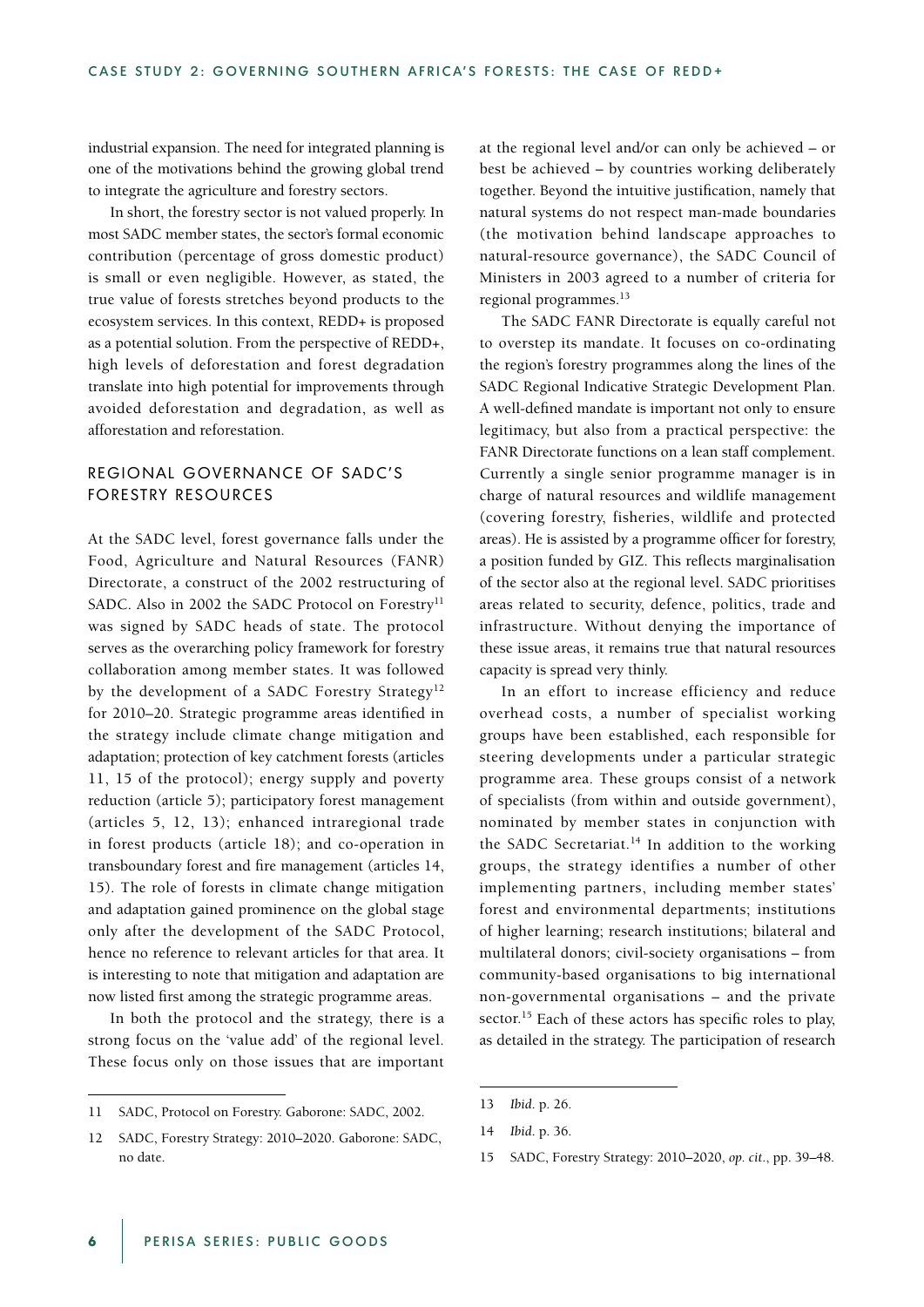institutions, for instance, is encouraged through a policy analysis and dialogue programme, which includes a series of think-tank workshops, organised by the SADC Secretariat and supported by GIZ.

The SADC FANR Directorate urges development partners to align their support with the priority areas identified in the SADC Forestry Strategy. Co-operation used to be facilitated through thematic groups (not the same as the working groups), but is increasingly happening bilaterally. Currently the biggest single external supporter of the SADC FANR Directorate is GIZ, though fund-raising is ongoing. The FANR Directorate also benefits – albeit very indirectly – from support to their implementing partners, in cases where partners' activities feed into SADC programmes.

## TOWARDS A REGIONAL REDD+ APPROACH FOR SADC

In addition to national REDD+ processes in countries like the DRC, Mozambique and Tanzania, the SADC FANR Directorate has also initiated a regional REDD+ support programme.<sup>16</sup> Again, the focus is on the regional value add. Potential benefits of a regional approach to REDD+ include increased bargaining power in international climate change negotiations; opportunities to realise economies of scale; addressing the risk of regional leakage (deforestation or forest degradation shifting to neighbouring countries); and strengthening regional solidarity and securing additional co-benefits.17 That being said, one should consider both opportunities and costs. As described in an earlier draft of the regional REDD+ programme document, REDD+ inserts a new priority into a region that is already occupied with such topics as food security, livelihoods, health and general issues of economic development. A decision to prepare for REDD+ will tie up scarce financial and human resources.18 In such a context, the potential for cost saving is particularly compelling. A paper by Wertz and

Wallenoeffer<sup>19</sup> argues that a regional REDD+ approach could potentially yield substantial cost savings, especially in the initial readiness phase.

Wertz and Wallenoeffer continue to argue that a regional REDD+ approach will be particularly beneficial for larger countries with high forest cover or high deforestation rates. This includes countries with high forest cover and low deforestation rates like the DRC, high forest cover and high deforestation (HFHD) rates like Zambia or with low forest cover and high deforestation (LFHD) rates like Zimbabwe. The authors argue, however, that the final decision about design and criteria for eligibility for the regional REDD+ programme is a political one, with the choice of country groups characterised by a trade-off between effectiveness (carbon) and equity (regional solidarity). They conclude that there may well be validity to a more inclusive approach, rather than one based solely on carbon objectives.<sup>20</sup>

The SADC regional support programme for REDD+ that was approved in May 2011 is the result of a participatory process that included country visits, the consultation of independent experts and two multistakeholder regional workshops (one each in 2009 and 2010). The final programme includes components on intersector and intrasector co-ordination and policy harmonisation; international engagement on REDD+ and climate change processes; capacity to manage regional and national REDD+ programmes; establishment of systems to monitor forests and carbon; establishment of reference emission and reference levels for REDD+; knowledge management for REDD+; and sustainable funding mechanisms for REDD+.

The first component that received funding – and to date the only one – is the one on MRV. A project to develop integrated MRV systems for REDD+ in the SADC region is being implemented jointly by the FANR Directorate and GIZ as part of a three-year project stretching to February 2015 and with a total budget of EUR 3.365 million.<sup>21</sup> The focus of the project is inventories of the region's forest resources – used

<sup>16</sup> SADC, *SADC Support Programme on Reducing Emissions from Deforestation and Forest Degradation (REDD)*. Gaborone: SADC, 2011.

<sup>17</sup> Wertz-Kanounnikoff S & S Wallenöffer, *op. cit*., p. 2.

<sup>18</sup> Schoene D & H Kojwang, *SADC Programme Document on REDD*, 20 April 2010, zero-order draft.

<sup>19</sup> Wertz-Kanounnikoff S & S Wallenöffer, *op. cit*.

<sup>20</sup> *Ibid*.

<sup>21</sup> SADC & GIZ, *Development of Integrated MRV Systems for REDD+ in the SADC Region*, Brief project description. Gaborone & Bonn: SADC & GIZ, 2012.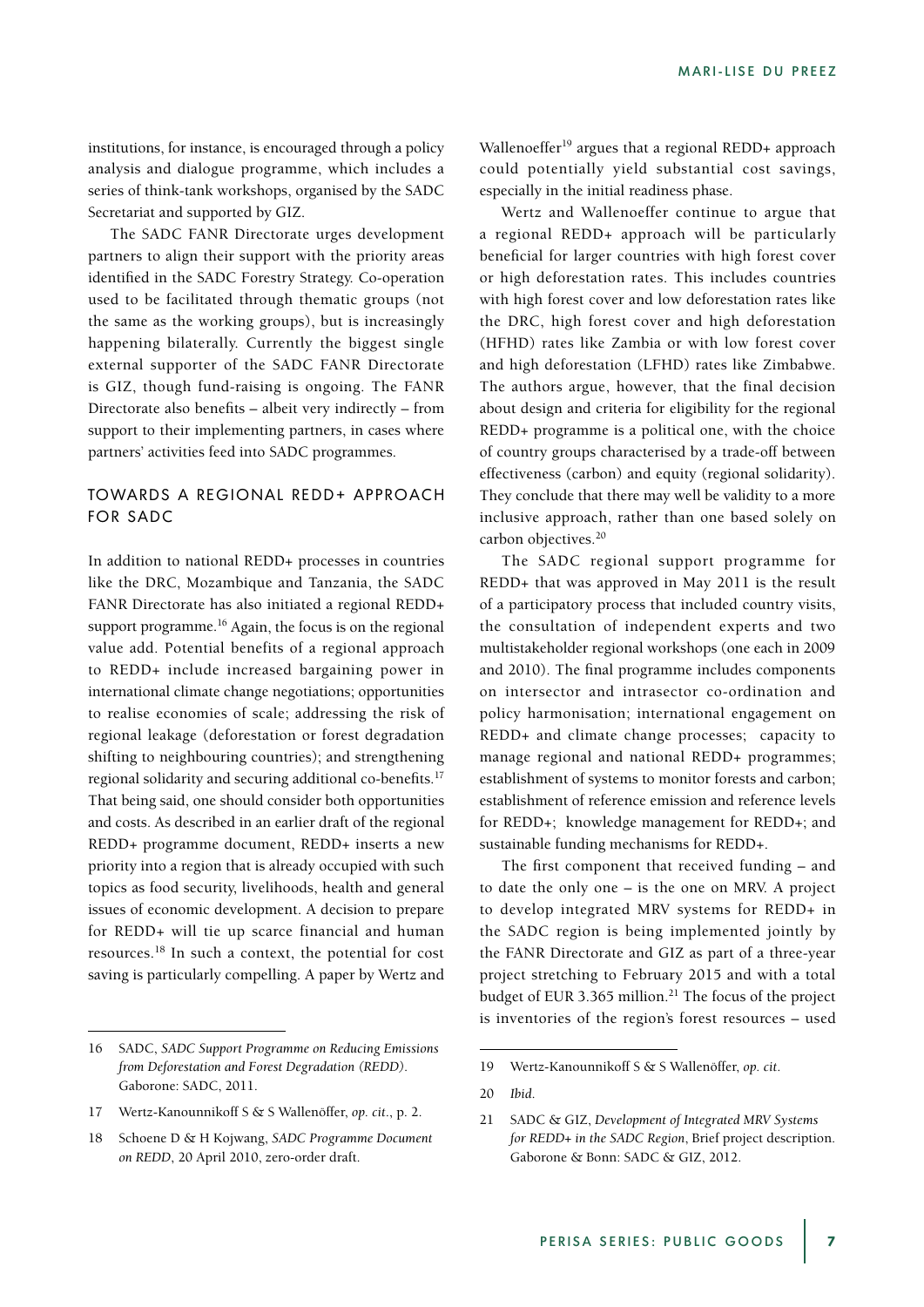to calculate carbon stocks. Such inventories are a challenge even in relatively well-capacitated countries like South Africa, which lamented the lack of funding for implementing its Forest Resource Assessment Plan, saying: 'If you can't measure, you can't manage'.<sup>22</sup> This is true for REDD+ programmes in particular, which have stringent MRV requirements. Interest in funding additional components of the REDD+ support programme has been expressed for instance by the Global Environmental Facility and by the Japan International Cooperation Agency.

The SADC FANR–GIZ project funding is sufficient for three pilot projects. As was the case with the programme as a whole, eligibility and criteria for the pilot projects needed to be negotiated. A questionnaire circulated to member states ahead of the official project launch included a question on whether their country would like to be considered as a pilot. Of the 13 member states that responded, all, barring Mauritius and Seychelles, responded in the affirmative. Mauritius indicated that it is only interested in data-sharing. Seychelles responded that it does not meet the criteria (discussed below). Swaziland was keen to participate, but noted that it would need to partner with neighbours to comply with the 26 000 km<sup>2</sup> threshold. Although the meeting was held in South Africa, the country did not participate, which could be interpreted as a disinterest in this particular process (ie regional REDD+).

The initial criteria suggested by the SADC FANR Directorate stipulated that pilot sites represent a diversity of forest types; fall within the confines of a single member state; involve countries that are already participating in a REDD+ initiative; exhibit enabling land tenure arrangements; are able to produce a contiguous site of 26 000 km2; and cover an area that has both a high deforestation rate and high forest cover (HFHD). All of these criteria came under fire in the robust discussion that followed, which resulted in a substantially revised list of criteria. These included a decision on at least one transboundary pilot site; that priority be accorded to member states that are *not* currently receiving support for national REDD+

programmes; that the study area should have both high deforestation rate and medium to high forest cover or high deforestation and low forest cover (HFHD or MFHD or LFHD); and that a contiguous forest or woodland of 26 000 km2 would be added advantage.<sup>23</sup> The member states seemed largely satisfied with the revised criteria, though some argued that the role and benefits for smaller states needed further clarification.

The revised criteria led to the selection of representative sites in Mozambique (Mopane), Botswana (Baikiea) and a transboundary site in Malawi–Zambia (Miombo). $24$  The selection of two high forest cover countries (Zambia and Malawi) and two low forest cover ones (Malawi and Botswana), coupled with the process as described above, suggests that the MRV project leads heeded the advice mentioned earlier, namely to follow an inclusive approach that carefully manages the tradeoff between carbon effectiveness and regional solidarity or equity.

#### CONCLUSION

If average SADC citizens were asked about the benefits derived from forests, they might list timber, fuelwood, charcoal, other NTFPs and some services. The carbon storage potential of forests would be low on the list, if it features at all. Yet when it comes to the global forest agenda, this benefit is at the top of the list. At all levels barring the global, what REDD+ regards as 'co-benefits' are often the most concrete or real benefits. For instance, in water-stressed Southern Africa, one could make a strong case for the hydrological services as one of the primary regional services provided by the forestry sector. Both the SADC Forestry Protocol and Strategy refer to the management of forests in key watersheds.<sup>25</sup> That limited progress has been made on this front is probably owing in part to a lack of interest or funding and in part owing to political factors. Political sensitivities include, for instance, the fact that the effect of actions in upstream states – whether chopping down

<sup>22</sup> Official from the South African Department of Agriculture Forestry and Fisheries, SADC Regional Forestry Stakeholder Workshop, Johannesburg, South Africa, 11-13 February 2013.

<sup>23</sup> *Ibid*.

<sup>24</sup> *Ibid*.

<sup>25</sup> The SADC FANR also commissioned the following study: Sola P, 'Forest-Water relations in the SADC', African Forest Forum Working Paper, 1, 3. Nairobi: African Forest Forum, 2011.